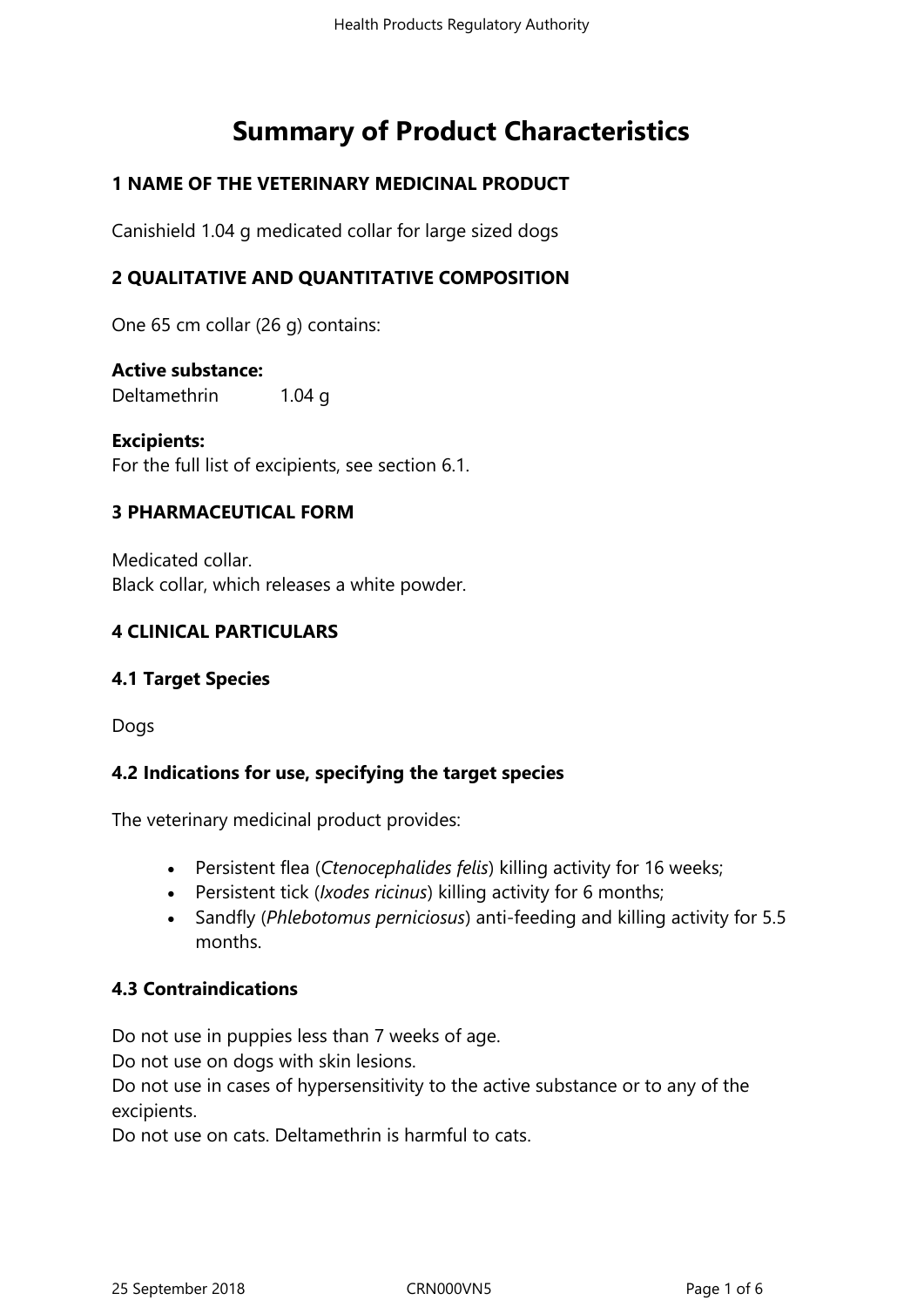## **4.4 Special warnings for each target species**

As the collar exerts its full effect after one week, the collar should preferably be applied 1 week before animals are likely to become exposed to infestation.

Ticks and sandflies will be killed and fall off the host within 48 and 24 hours after exposure respectively without having had a blood meal, as a rule. An attachment of single ticks or bite of single sandflies after treatment cannot be excluded. For this reason, a transmission of infectious diseases by ticks or sandflies cannot be completely excluded if conditions are unfavourable.

For optimal control of flea infestations in multi-pet households, all dogs in the household should be treated at the same time.

Fleas from pets often infest the animal's basket, bedding and regular resting areas, such as carpets and soft furnishings. These should be treated in cases of massive infestation and upon the initiation of control measures with a suitable insecticide, and vacuumed regularly.

## **4.5 Special precautions for use**

#### Special precautions for use in animals

In case of skin lesions, remove the collar until symptoms have resolved.

The influence of shampooing on the duration of efficacy has not been investigated. Occasional contact with water does not reduce the effectiveness of the collar.

# Special precautions to be taken by the person administering the veterinary medicinal product to animals

Accidental ingestion of this product may cause adverse reactions, including neurotoxic effects.

Keep the product in the original carton. Keep the collar in the sachet until use. Do not smoke, eat or drink while handling the collar. Do not allow children to play with the collar or to put it into their mouths. Immediately dispose of any remnants or cut-offs of the collar. Wash hands with cold water after fitting the collar. Avoid prolonged contact with the collar or dog wearing the collar. This includes sharing a bed with dogs wearing the collar; this is particularly important for children. In case of accidental oral exposure or ingestion, seek medical advice and show the package leaflet or the label to the doctor.

Deltamethrin may cause hypersensitivity (allergic) reactions in sensitive people. People with known hypersensitivity to deltamethrin should avoid contact with the veterinary medicinal product and the treated animal. Seek medical advice in case of hypersensitivity reactions.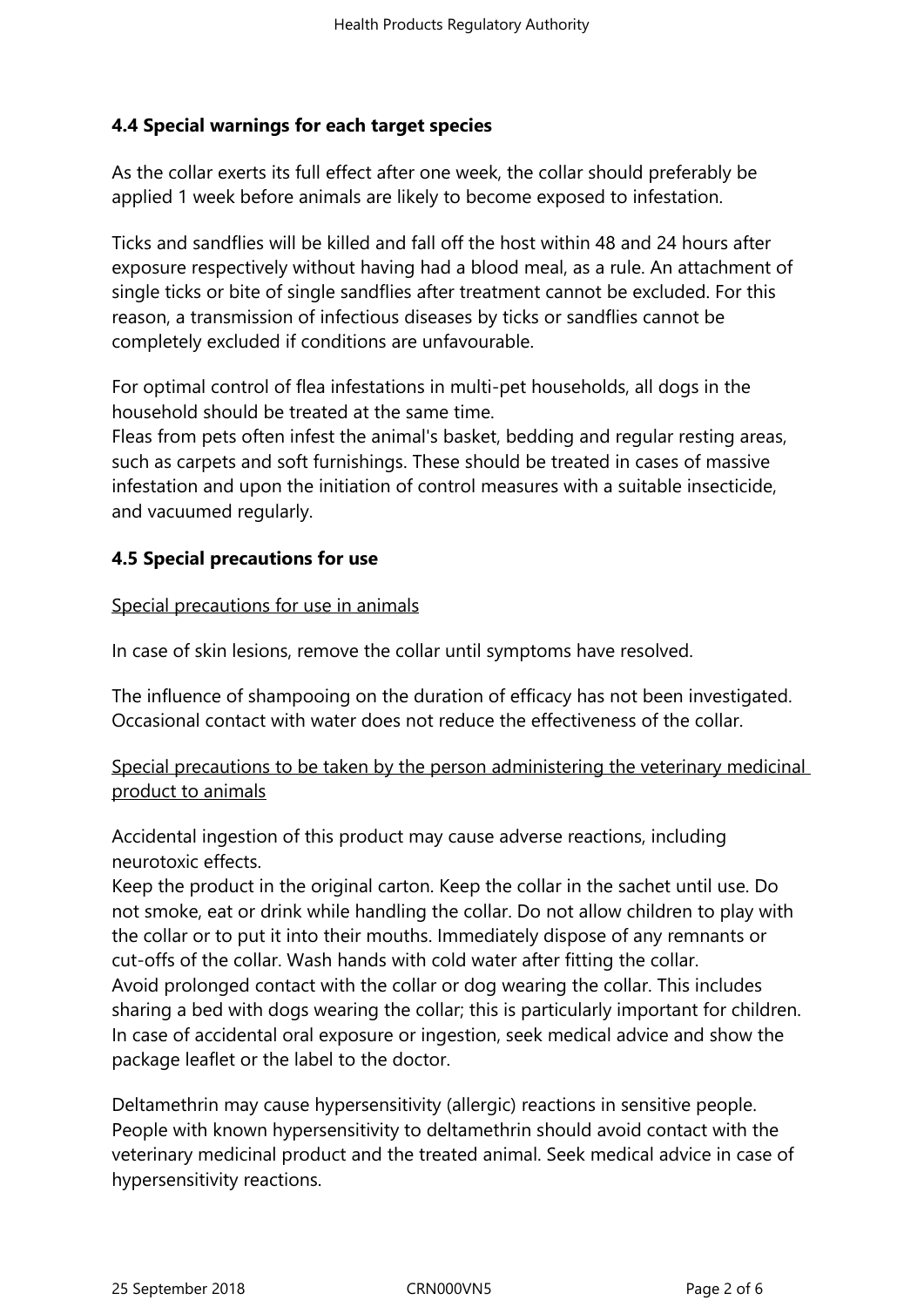#### Other precautions

Deltamethrin is toxic for aquatic organisms. Dogs wearing the collar are not allowed to enter watercourses.

## **4.6 Adverse reactions (frequency and seriousness)**

In rare cases, local skin reactions (pruritus, erythema, hair loss) involving the neck or the skin in general have been observed. Altered behaviour (e.g. lethargy or hyperactivity) often associated with skin irritation has been reported in very rare cases, too.

In very rare occasions, gastrointestinal symptoms such as vomiting, diarrhoea and hypersalivation have been observed.

In very rare cases, neuromuscular problems such as ataxia and muscle tremor have been observed. The symptoms usually subside within 48 hours after removal of the collar.

If any of these symptoms occur, the collar should be removed and contact with a veterinarian is advised.

The frequency of adverse reactions is defined using the following convention: - very common (more than 1 in 10 animals treated displaying adverse reaction(s) during the course of one treatment)

- common (more than 1 but less than 10 animals in 100 animals treated)

- uncommon (more than 1 but less than 10 animals in 1,000 animals treated)
- rare (more than 1 but less than 10 animals in 10,000 animals treated)
- very rare (less than 1 animal in 10,000 animals treated, including isolated reports).

## **4.7 Use during pregnancy, lactation or lay**

Laboratory studies have not produced any evidence of developmental or embryotoxic effect. However, the safety of the veterinary medicinal product has not been established in pregnant dogs. Therefore, the product should be used during pregnancy and lactation only according to the benefit/risk assessment by the responsible veterinarian.

#### **4.8 Interaction with other medicinal products and other forms of interactions**

Do not use with other ectoparasiticides (pyrethroids, organophosphates).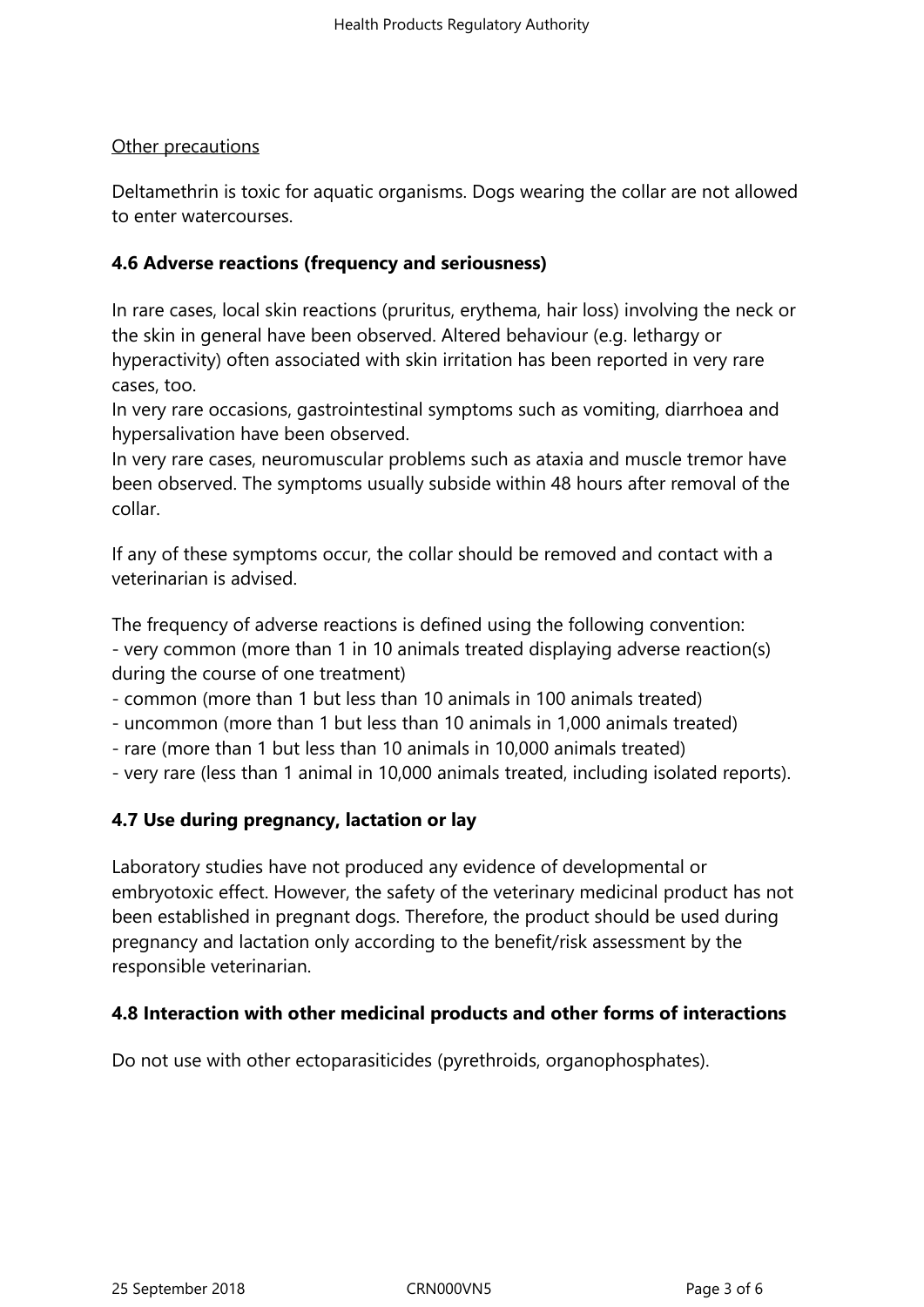#### **4.9 Amounts to be administered and administration route**

For external, cutaneous use only. One collar per dog is to be fastened around the neck. Remove the collar from the protective sachet right before use. Fit the collar around the animal's neck neither too loose nor too tight: two fingers side-by side should fit between the collar and the dog's neck. Cut off any excess length extending beyond 5 cm. Check periodically and adjust the fit easily by applying pressure on top of the buckle and then sliding the collar into the correct position.



## **4.10 Overdose (symptoms, emergency procedures, antidotes), if necessary**

In the unlikely event of the dog eating the collar, the following symptoms may occur: Uncoordinated movements, tremor, drooling of saliva, vomiting, rigidity of the hindquarters. These symptoms usually subside within 48 hours. For more information concerning symptomatic treatment it is advised to contact your local veterinarian.

#### **4.11 Withdrawal period(s)**

Not applicable.

## **5 PHARMACOLOGICAL or IMMUNOLOGICAL PROPERTIES**

Pharmacotherapeutic group: ectoparasiticides, insecticides and repellents, pyrethrins and pyrethroids

ATCvet code: QP53AC11.

## **5.1 Pharmacodynamic properties**

Insects and acarines are exposed to deltamethrin through contact. The mechanism of action is based on a sustained increase in the sodium permeability of the insect's nerve membranes. This results in hyperactivity followed by paralysis (shock effect), tremor and death of the parasite.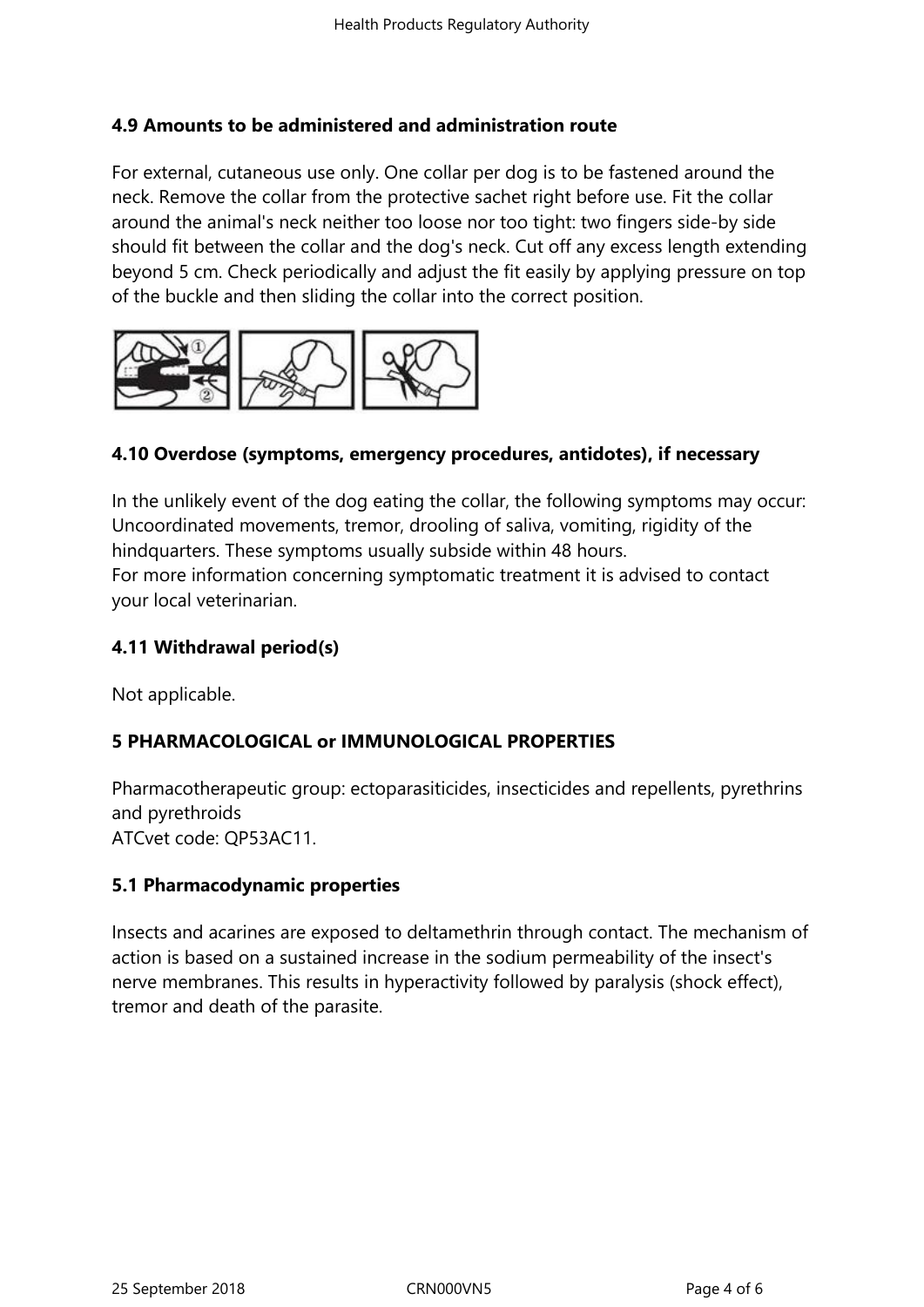#### **5.2 Pharmacokinetic particulars**

Deltamethrin is slowly and continuously released from the collar into the dogs' coat. The active substance spreads from the site of direct contact over the entire skin surface through the lipids and in the hair.

Deltamethrin is not absorbed systemically by the host.

## **6 PHARMACEUTICAL PARTICULARS**

## **6.1 List of excipients**

Carbon black Epoxidized soybean oil Diisonyl adipate Triphenyl phosphate Polyvinyl chloride Calcium stearate Zinc stearate Stearic acid

#### **6.2 Major incompatibilities**

Not applicable.

#### **6.3 Shelf-life**

Shelf life of the veterinary medicinal product as packaged for sale: 30 months. Shelf life after first opening the sachet: use immediately.

#### **6.4 Special precautions for storage**

This veterinary medicinal product does not require any special temperature storage conditions.

Keep the sachets in the outer carton.

## **6.5 Nature and composition of immediate packaging**

Material of the primary packaging: PET/PE/aluminium/surlyn sachet containing one collar.

Pack sizes: Cardboard box containing 1 or 2 child resistant sachets. Not all pack sizes may be marketed.